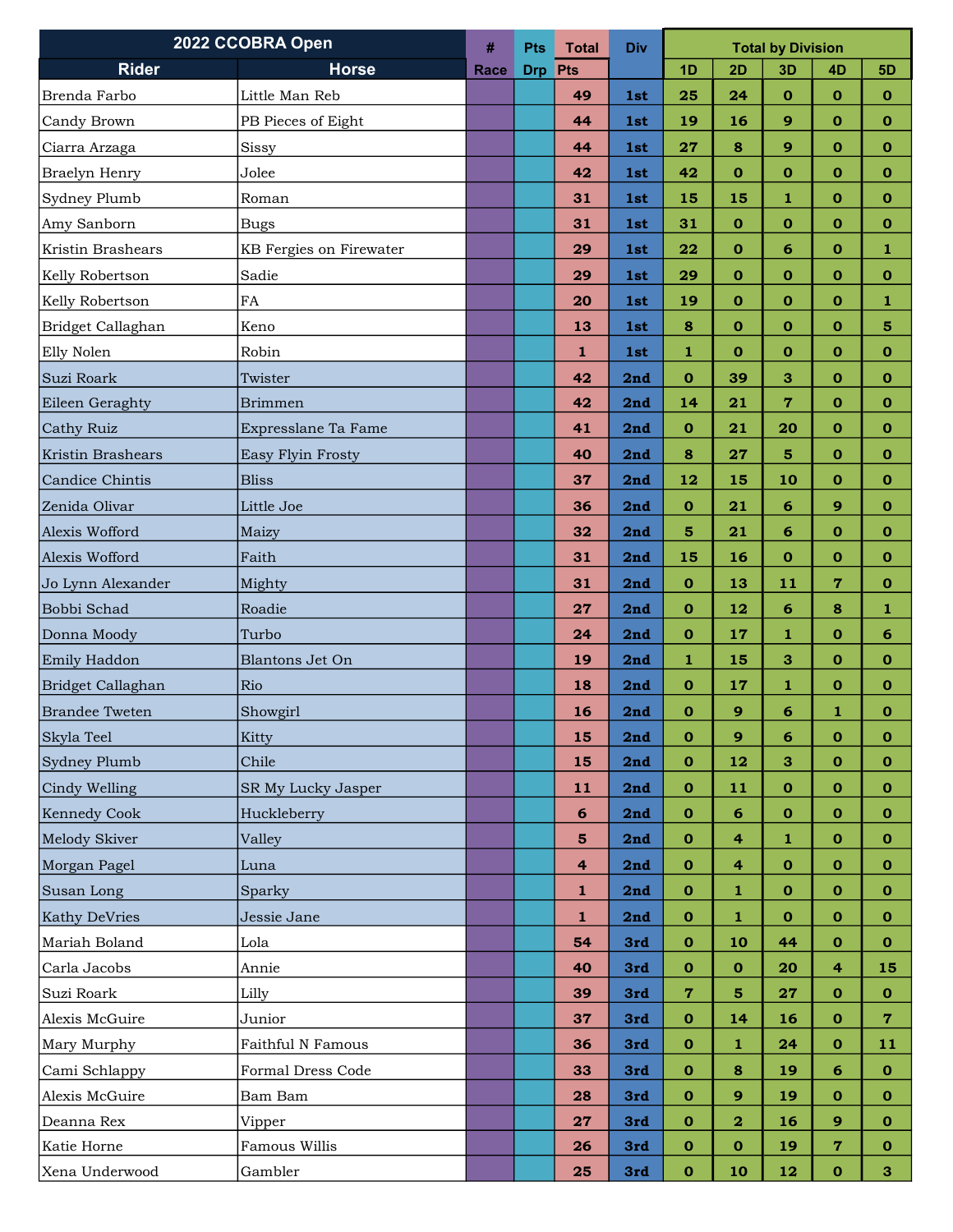| 2022 CCOBRA Open    |                               | #    | <b>Pts</b> | <b>Total</b>            | <b>Div</b> | <b>Total by Division</b> |                         |                         |                |                         |
|---------------------|-------------------------------|------|------------|-------------------------|------------|--------------------------|-------------------------|-------------------------|----------------|-------------------------|
| <b>Rider</b>        | <b>Horse</b>                  | Race | <b>Drp</b> | Pts                     |            | 1D                       | 2D                      | 3D                      | 4D             | 5D                      |
| Patsy Alexander     | Jax                           |      |            | 18                      | 3rd        | $\mathbf 0$              | $\mathbf 0$             | 18                      | $\mathbf{o}$   | $\mathbf{o}$            |
| Kitty Wayne         | Captain                       |      |            | 17                      | 3rd        | $\mathbf 0$              | $\mathbf 0$             | 17                      | $\mathbf 0$    | $\mathbf 0$             |
| Cathy Ruiz          | <b>CDB</b> Special Effort     |      |            | 14                      | 3rd        | $\mathbf 0$              | $\mathbf 0$             | 13                      | 1              | $\mathbf 0$             |
| Deanna Rex          | Sis                           |      |            | 10                      | 3rd        | $\mathbf 0$              | $\mathbf{1}$            | 5                       | 4              | $\bf{0}$                |
| <b>Taylor Horne</b> | Famous Willis                 |      |            | 10                      | 3rd        | $\mathbf 0$              | $\mathbf{2}$            | 8                       | $\mathbf 0$    | $\mathbf{O}$            |
| Kathy McFarlane     | Leap to Freckle Fame          |      |            | $\overline{\mathbf{2}}$ | 3rd        | $\mathbf{o}$             | $\mathbf 0$             | $\bf{2}$                | $\bf{o}$       | $\mathbf 0$             |
| Valerie Young       | Stryker                       |      |            | 46.5                    | 4th        | $\mathbf{o}$             | $\overline{\mathbf{2}}$ | 12                      | 20             | 12.5                    |
| Teri Muphy          | Abbie                         |      |            | 45                      | 4th        | $\mathbf{o}$             | $\mathbf{o}$            | $\mathbf{1}$            | 35             | $\mathbf{9}$            |
| Suzi Roark          | Rebel                         |      |            | 36                      | 4th        | $\mathbf 0$              | $\mathbf 0$             | 13                      | 23             | $\mathbf{O}$            |
| Gry Johannessen     | Coup                          |      |            | 35                      | 4th        | $\mathbf 0$              | $\mathbf o$             | 3                       | 21             | 11                      |
| Alexa Andrade       | Cosmo                         |      |            | 35                      | 4th        | $\mathbf{o}$             | 11                      | $\mathbf 0$             | 18             | 6                       |
| Patsy Alexander     | Rico                          |      |            | 33                      | 4th        | $\mathbf{o}$             | $\mathbf{o}$            | 13                      | 20             | $\mathbf{O}$            |
| Rachelle Rhein      | Cinco                         |      |            | 33                      | 4th        | $\mathbf 0$              | $\mathbf{o}$            | $\mathbf{o}$            | 22             | 11                      |
| Lance Henry         | Sandy                         |      |            | 31                      | 4th        | $\mathbf{o}$             | $\mathbf 0$             | $\overline{\mathbf{4}}$ | 23             | $\overline{\mathbf{4}}$ |
| Duane Tweten        | Wendy                         |      |            | 25                      | 4th        | $\mathbf{o}$             | $\mathbf{o}$            | $\mathbf{o}$            | 23             | $\overline{\mathbf{2}}$ |
| Kelly Fowler        | Flicks                        |      |            | 23                      | 4th        | $\mathbf 0$              | $\mathbf{o}$            | $\mathbf{o}$            | 21             | $\overline{\mathbf{2}}$ |
| Peyton Smith        | Blaze                         |      |            | 21.5                    | 4th        | $\mathbf 0$              | $\mathbf 0$             | $\overline{7}$          | 13             | 1.5                     |
| Rylin Medcoff       | PV Doclenas Frost             |      |            | 20                      | 4th        | $\mathbf 0$              | $\mathbf{o}$            | $\mathbf o$             | 10             | 10                      |
| Robin Armour        | LF Key Ta Fame                |      |            | 17                      | 4th        | $\mathbf{o}$             | $\mathbf{o}$            | $\overline{7}$          | 10             | $\mathbf{o}$            |
| Cari Keating        | Mighty Mouse                  |      |            | 12                      | 4th        | $\mathbf 0$              | $\mathbf{o}$            | $\mathbf{2}$            | 10             | $\mathbf{o}$            |
| <b>Lilly Castro</b> | Mo Money                      |      |            | 12                      | 4th        | $\mathbf 0$              | $\mathbf 0$             | $\mathbf 0$             | 12             | $\mathbf 0$             |
| Michael Burel       | Small Town Belle              |      |            | 11                      | 4th        | $\mathbf{o}$             | $\mathbf 0$             | $\mathbf{3}$            | 8              | $\mathbf{o}$            |
| Rylin Medcoff       | Ferrari                       |      |            | 10                      | 4th        | $\mathbf 0$              | $\mathbf{o}$            | 3                       | $\overline{7}$ | $\mathbf{O}$            |
| Briana Wiker        | Showtime Dixie                |      |            | 8                       | 4th        | $\bf{0}$                 | 1                       | $\mathbf{o}$            | 5              | $\overline{\mathbf{2}}$ |
| Sierra Marcella     | LF Ledme To Fortune           |      |            | 8                       | 4th        | $\mathbf 0$              | $\mathbf{o}$            | $\mathbf 0$             | $\overline{7}$ | 1                       |
| Maya Badilla        | Cienna                        |      |            | 43                      | 5th        | $\mathbf 0$              | $\pmb{0}$               | $\mathbf 0$             | 21             | 22                      |
| Sue Lindsey         | Raren Super Steve             |      |            | 42                      | 5th        | $\bf{0}$                 | $\bf{0}$                | $\mathbf{o}$            | 9              | 33                      |
| Cami Schlappy       | <b>Strong N Brite</b>         |      |            | 40                      | 5th        | 9                        | 10                      | 10                      | $\mathbf o$    | 11                      |
| Alexis McGuire      | Mystery                       |      |            | 38                      | 5th        | $\mathbf{o}$             | $\mathbf 0$             | $\overline{\mathbf{2}}$ | 17             | 19                      |
| Toni Boland         | Draigo                        |      |            | 36                      | 5th        | $\mathbf{o}$             | $\bf{0}$                | $\mathbf 0$             | 3              | 33                      |
| Cindy Cross         | Maverick                      |      |            | 33                      | 5th        | $\mathbf{o}$             | 0                       | 8                       | $\mathbf o$    | 25                      |
| Melynda Stamback    | Ditcher                       |      |            | 31                      | 5th        | $\mathbf{o}$             | $\mathbf{o}$            | 11                      | $\mathbf{o}$   | 20                      |
| Diana Paris         | See F You Like Me             |      |            | 31                      | 5th        | $\mathbf 0$              | $\mathbf{o}$            | $\mathbf{o}$            | $\mathbf o$    | 31                      |
| Jessica Tappan      | Paula                         |      |            | 23                      | 5th        | $\bf{0}$                 | $\bf{0}$                | $\mathbf 0$             | $\mathbf o$    | 23                      |
| Mindy Olney         | Sammy                         |      |            | 23                      | 5th        | $\mathbf{o}$             | $\mathbf{o}$            | $\overline{\mathbf{2}}$ | 6              | 15                      |
| Staci White         | 50 cent                       |      |            | 22                      | 5th        | $\mathbf 0$              | $\mathbf{o}$            | $\mathbf{o}$            | $\bf{0}$       | 22                      |
| Robin Armour        | Tuff                          |      |            | 20                      | 5th        | $\bf{0}$                 | $\bf{0}$                | $\bf8$                  | $\mathbf o$    | 12                      |
| Randy Rist          | Sailor                        |      |            | 18                      | 5th        | $\bf{0}$                 | $\mathbf{o}$            | $\mathbf{o}$            | $\mathbf o$    | 18                      |
| Tammi Grossheim     | MV Boons Bar                  |      |            | 18                      | 5th        | $\mathbf 0$              | $\mathbf{o}$            | $\mathbf 0$             | $\bf{0}$       | 18                      |
| Shelby Schmid       | R <sub>2</sub> D <sub>2</sub> |      |            | <b>18</b>               | 5th        | $\mathbf{o}$             | $\mathbf{o}$            | $\mathbf 0$             | 3              | 15                      |
| Mandie Dunham       | Lucky                         |      |            | 10                      | 5th        | $\mathbf{o}$             | $\mathbf 0$             | 0                       | $\mathbf o$    | 10                      |
| Teri Sorace         | Dazzle                        |      |            | $\mathbf{9}$            | 5th        | $\mathbf{o}$             | $\mathbf{o}$            | $\mathbf{o}$            | $\mathbf{o}$   | $\mathbf{9}$            |
| Amy Brochu-Tripp    | Sheldon                       |      |            | $\bf8$                  | 5th        | $\mathbf{o}$             | $\mathbf{o}$            | $\mathbf 0$             | 0              | 8                       |
| Brenda Farbo        | Patrick                       |      |            | $\overline{\mathbf{5}}$ | 5th        | $\mathbf{o}$             | $\mathbf 0$             | $\mathbf 0$             | $\mathbf o$    | 5 <sub>5</sub>          |